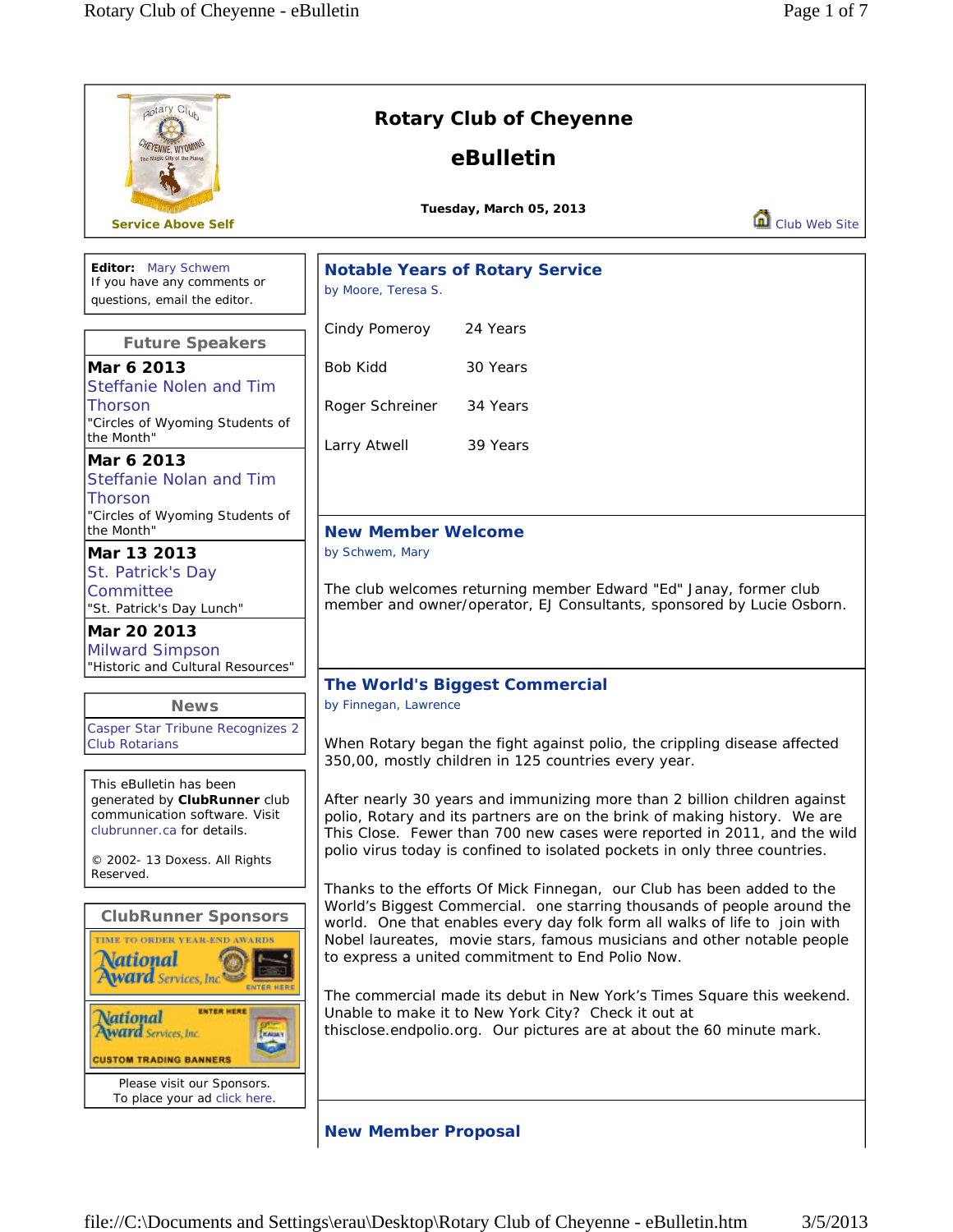#### *by Moore, Teresa S.*

Rick Flood, President of Tri-county Bank, sponsored by Mick Finnegan

Proposed new members names are published so that a 10 day time period is allowed for any Rotarian to make an objection to the Board of Directors of the Club against that proposed member if he or she sees fit. If no objection is made the Board will generally vote to accept the new member.

#### **March Birthdays** *by Moore, Teresa S.*

- 1 Brenda Arnold
- 4 Jerry Ziemann
- 5 Richard Bishop, Don Day
- 9 Kevin Paintner, Tim Thorson, Linda Davenport
- 11 John Brown
- 13 Khale Lenhart
- 15 Jerry Greigo
- 22 Joe Devine, Dale Cottam
- 23 Stacey Obrecht
- 24 Sharon Benson
- 28 Dirk Miller
- 28 Bill Bagley

#### **February Perfect Attendance**

*by Moore, Teresa S.*

Billie Addleman, Rod Anderson, Brittany Ashby, Melinda Brazzale, Neil Carroll, John Clay, Randy Ford, Bill Gentle, Sylvia Hackl, Ron Hammel, Jenny Hargett, Vealess Hudspeth, Jerry Jessen, Harry LaBonde, Tambra Loyd, Judy Marshall, Jeanie Martinez, George McIlvaine, Scott Meier, Larry Meuli, Anne Miller, Dirk Miller, Lori Millin, Teresa Moore, Bob Novick, Lucy Osborn, Carol Rookstool, Rolinda Sample, Mary Schwem, Reed Shafer, Bob Shriner, Jon Sims, Stephen Stone, and Michael Walden-Newman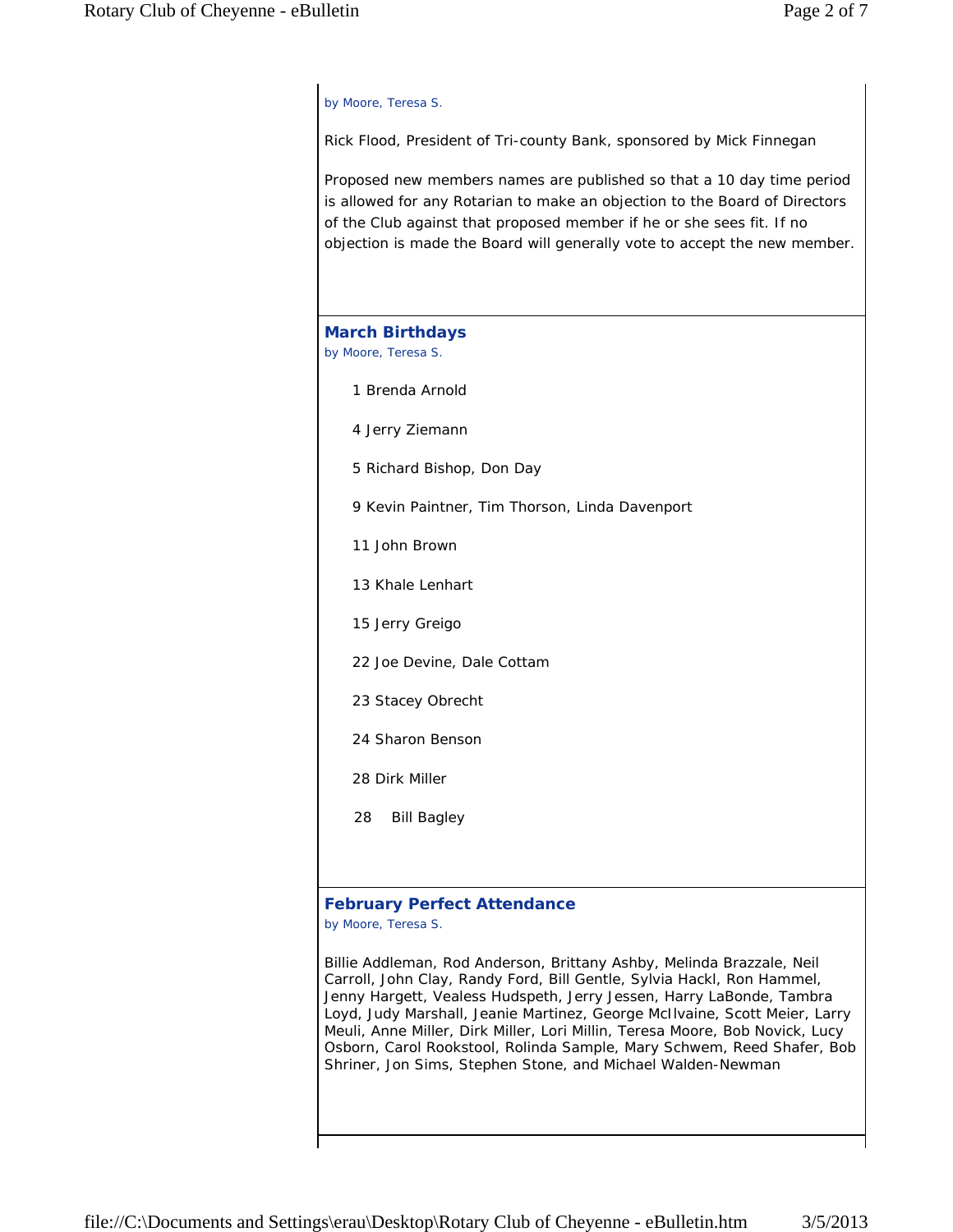#### *by McRady, Chris*

Please plan to come to the Cheyenne Rotary Club's St. Patrick's Day Luncheon. Bring your spouse or significant other and enjoy good fellowship and music.

Date: March 13

Time: 1130

Place: Holiday Inn

A traditional Meal of Corned Beef and Cabbage and Green Beer will be available.

RSVP online at the club's event's page, directly to Chris McRady at 307=631-3457 or by e-mail: cmcrady@aol.com.

#### **High School Career Interest Fair**

*by Kunz-Wilkinson, Katharine*

We are excited to be offering the students of Laramie County School District #1 (LCSD1) another GREAT career interest fair! South High School will be hosting its 2<sup>nd</sup> annual career interest fair for all high school-aged youth in the district on Thursday, April 18 from 11:15 AM – 2:00 PM in collaboration with LCSD1, Laramie County Community College Workforce and Community Development and the WY Department of Workforce Services Cheyenne Workforce Center.

Last year, your presence at the fair was fantastic! The attendance surpassed the committee's expectations. In our first year, we had over 1,000 students and 100 careers represented. Students' feedback was very positive and even today, students have referenced their experience at the career fair as they talk about their future plans and career choices.

For more information , Please contact Katherine Wilkinson by e-mail at kwilkinson@kkwconsulting.net.

#### **New Member Proposals**

*by Moore, Teresa S.*

Richard Flood, President of Triwest Bank, sponsored by Mick Finnegan

Proposed new members names are published so that a 10 day time period is allowed for any Rotarian to make an objection to the Board of Directors of the Club against that proposed member if he or she sees fit. If no objection is made the Board will generally vote to accept the new member.

## **Club Service Opportunity**

*by Schwem, Mary*

We are looking for an assistant Editarian for our weekly newsletter and e-Bulletin. If interested, please talk to Mary Schwem or e-mail her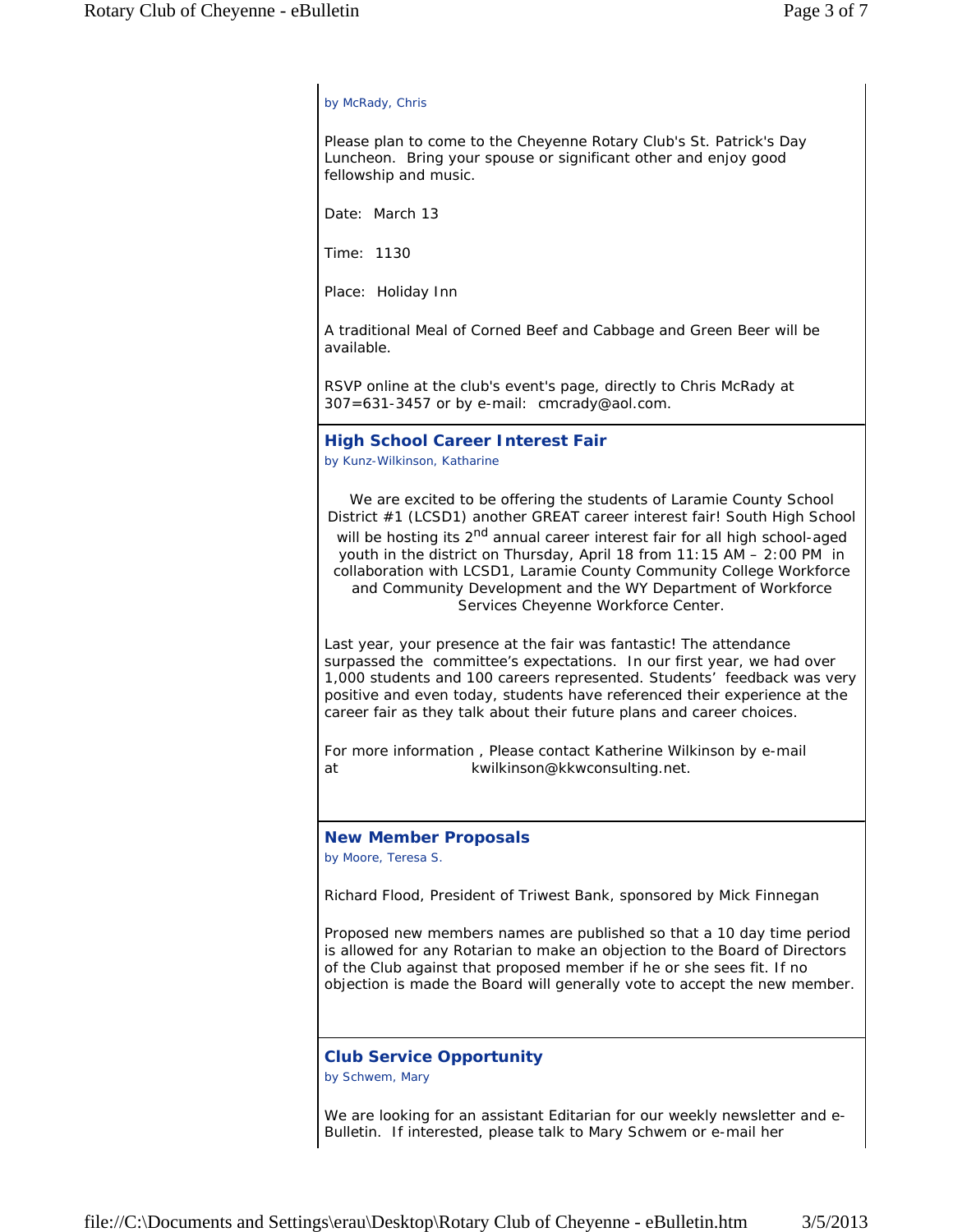mawbschwem@bresnan.net.

Club Service/Meetings is looking for 3-4 volunteers to fill a newly established A/V Committee. The volunteers will be responsible for all A/V at weekly meetings – this includes setting up the computer for weekly meetings, coordinating all audio visuals for the meeting (songs, powerpoints and program presentations), adjusting microphone volume, etc. If interested, please contact Sabrina Lane, slane@lcc.wy.us.

### **6th Annual Cranium Cup**

*by Wagner, Lee*

Dust off your gray matter. Focus your concentration . Test your mental acumen. Show-off your amazing knowledge of trivia (important and otherwise).

Once again it is time to start gearing up for the 6th Annual Cheyenne Rotary Foundation Cranium Cup.

Mark your calendars! The big night this year is Friday, April 12th, in the Grand Ballroom of the Holiday Inn.

Now is the time to organize your teams! The cost per team again this year is only \$800 which includes: a tasty plated dinner for eight (8), the exciting competition, a evening of unequalled entertainment, and fabulous TROPHIES!

Sponsorships Available

In addition to sponsoring a team, your company, organization, or you personally, can help the local Cheyenne Rotary Foundation achieve its annual fundraising goal by becoming a direct sponsor of the Cranium Cup.

Sponsor levels are:

Platinum Level  $= $750$  and over

Gold Level = \$500-\$749

Silver Level = \$250-\$499

Please contact us to secure your team reservation, or make a sponsorship commitment.

| Lynne Boomgaarden                       | Khale Lenhart               | Lee Wagner          |
|-----------------------------------------|-----------------------------|---------------------|
| <b>CC Committee</b>                     | CC Committee                | <b>CC Committee</b> |
| 307-426-4104                            | 307-632-0541                | 307-634-7755        |
| Lynne@sbwyolaw.com<br>leewagner@kgwn.tv | klenhart@hirstapplegate.com |                     |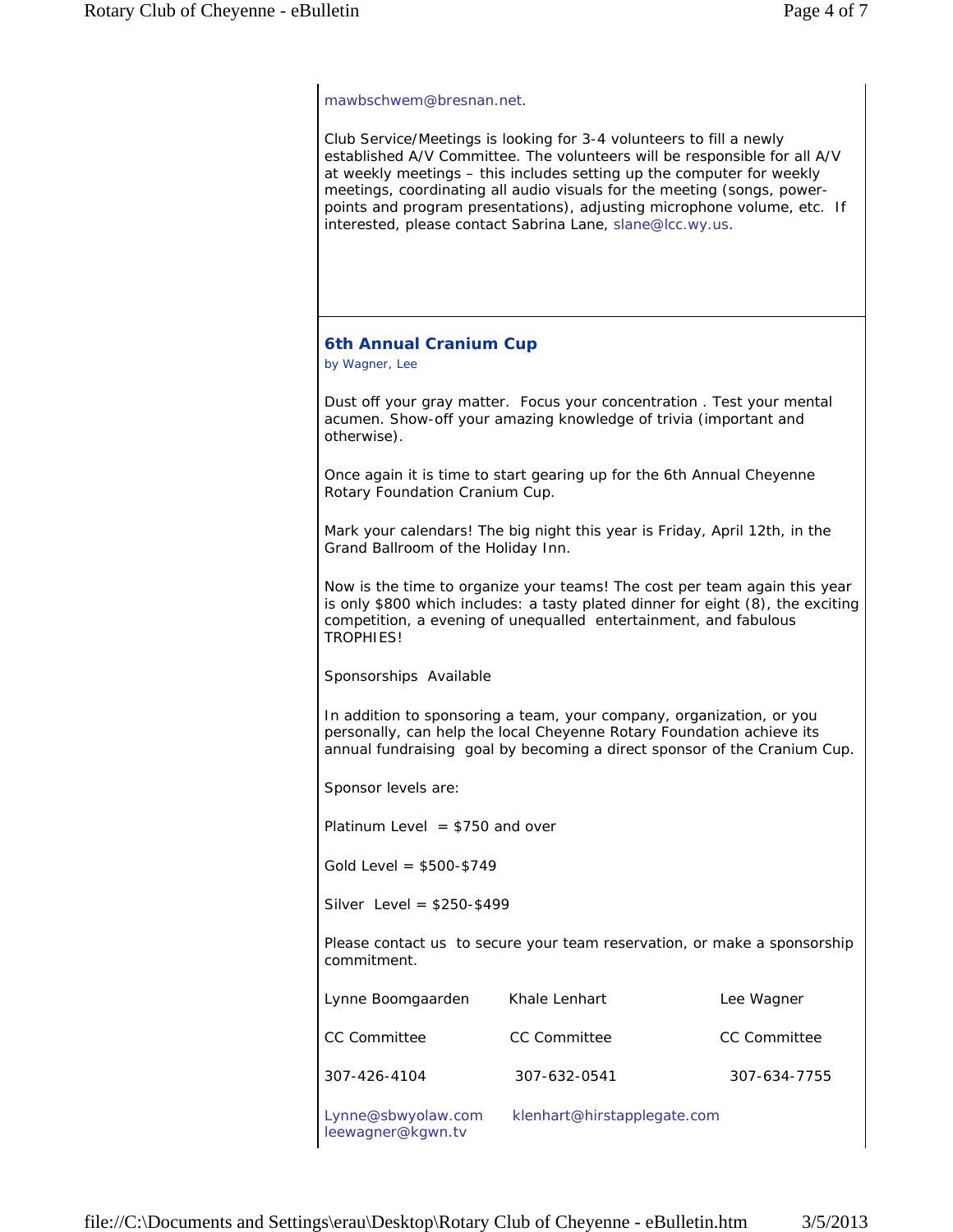# **Have You Considered a Recurring Gift to the Rotary Foundation?** *by Schwem, Mary* One of the ways we can give to the Rotary Foundation is through recurring giving. Registration is easy. You choose the amount and it can be automatically charged to your credit card monthly or quarterly however you prefer. Follow the instructions through the link: http://www.rotary.org/contribute. You'll be glad you did. **Please Report Make-Up Meetings on the Back of the Attendance Card** *by Moore, Teresa S.* If you attend another Club's meeting, a committee meeting or participate in any club sponsored activity, please be sure to note it on the back of the attendance card. You just need the activity, your name and the date. By doing so, you will be given credit for attendance. **2012-13 Club Directors and Committee Chairs** *by Schwem, Mary* **Club Service/Meetings -** Sabrina Lane *Programs* **-** Brittany Ashby **Inspiration** - Janet Lewis *Music***-** Sylvia Hackl *Valentine's Day Lunch* **-** Darcee Snider *Historian* **-** Dave Foreman *Banners* **-** Jeannie Martinez *By-Laws* **-** Scott Meier **Club Service/Public Relations -**  Kim Withers *National Honor Society Insert* **-**  Amanda Esch *Media/Photographer* **-** Katharine Kunz-Wilkinson *Website* **-** Mary Schwem *COG* **-** Mary Schwem *Club Directory* **-** Tim Ellis, Mick Finnegan, Ed Wallace *We Care* **-** Mary Carroll *Facebook* **-** Brittany Ashby *Radio & Print PSA's* **-** David Bush **Television PSA's - Lee Wagner Club Service/Activities -** Randy Ford **New Generations/RYLA - Chris** Church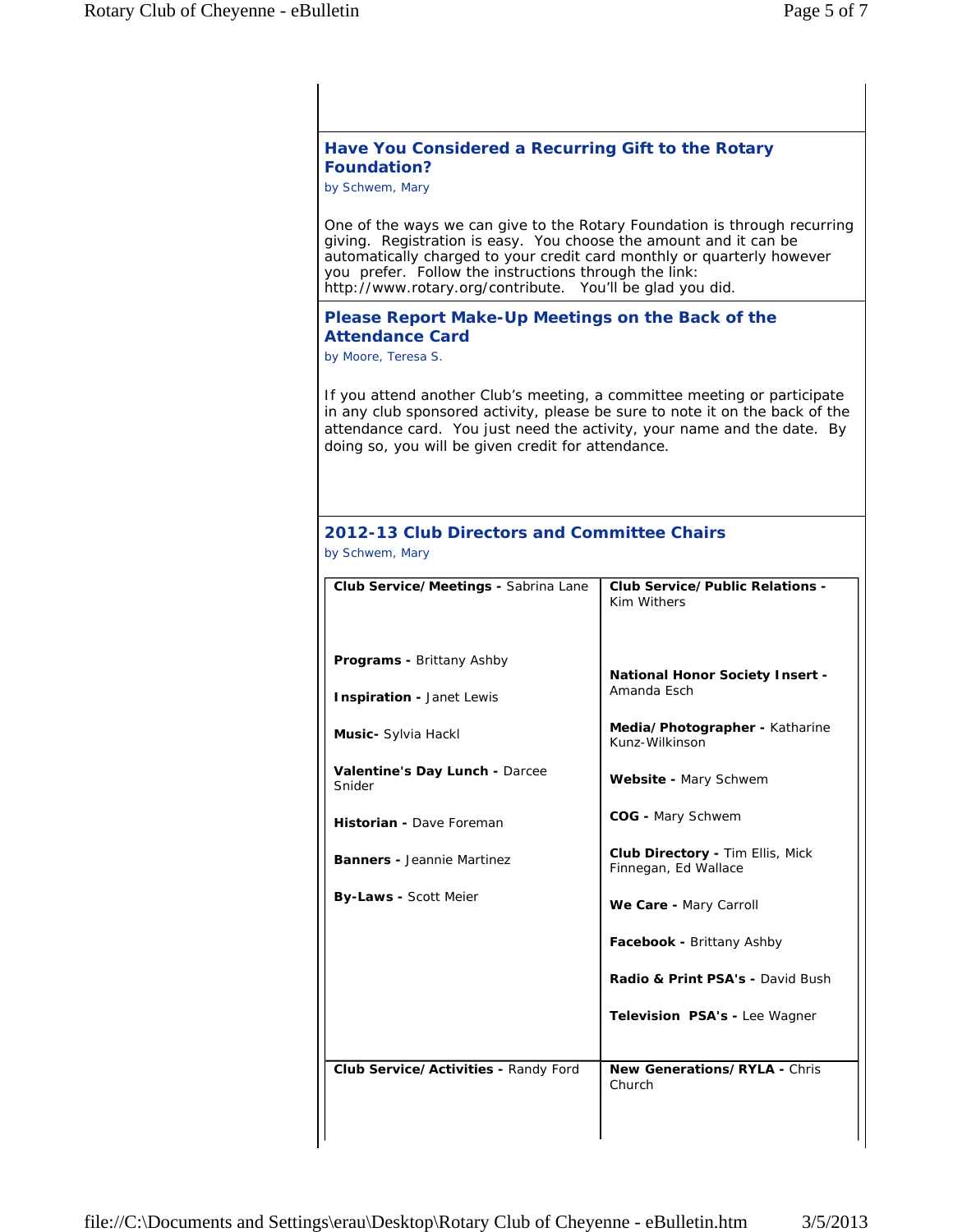| Cranium Cup - Lee Wagner                                                                                                                                                                                                                                       | Highway Cleanup - Wayne<br>Johnson                                                                                                                                                                                                                           |
|----------------------------------------------------------------------------------------------------------------------------------------------------------------------------------------------------------------------------------------------------------------|--------------------------------------------------------------------------------------------------------------------------------------------------------------------------------------------------------------------------------------------------------------|
| <b>New Projects - Bob Womack</b><br><b>Polio Plus - Mick Finnegan</b><br>Rotarian Spotlight - Harry LaBonde<br><b>Peaches - Derek Baker</b>                                                                                                                    | RYLA - Lori Schoene<br>Young RYLA - Kelly Wright<br>LCCC Rotaract - Jerri Griego<br><b>Community Rotaract - George</b><br>McIlvaine / Darcee<br>Snider<br><b>Interact - Lori Milllin - Central</b><br>Sylvia Hackl - East<br>Chad Craig - South              |
| Memebership/Vocational Service -<br>Lori Millin                                                                                                                                                                                                                | <b>Community Service - Derek Baker</b>                                                                                                                                                                                                                       |
| Rotary 101 Orientation - Bill Gentle<br>(Chair), Lucie Osborn<br><b>New Member</b> - James Bowers<br>Career Day - Katharine Wilkinson<br>Rotary Party - Lori Millin<br><b>Teacher of the Month - Jamie Markus</b><br><b>International Service - Ann Nelson</b> | St. Patrick's Day Lunch - Chris<br>McRady<br><b>Rural Appreciation</b> - Phil Rosenlund<br>Discretionary Giving - Dave Cook<br>VA Santa Visit - Billie Addleman<br><b>Meals on Wheels</b> - Rod Hartshorn<br><b>Community Service/Education -</b><br>Don Day |
| <b>World Community Service - Brent</b><br>Lathrop                                                                                                                                                                                                              | <b>Student of the Month - Robyn Sims</b>                                                                                                                                                                                                                     |
| <b>Rotary International Foundation -</b><br>Roger Schreiner                                                                                                                                                                                                    | <b>National Honor Society - Donna</b><br>Beaman                                                                                                                                                                                                              |
| World Peace Fellow/Amb.<br>Scholarship - Lucie Osborn                                                                                                                                                                                                          | <b>Read to Me</b> - Jamie Markus                                                                                                                                                                                                                             |
| <b>Picnic - Chris McRady</b>                                                                                                                                                                                                                                   | <b>Dictionaries</b> - Brittany Ashby                                                                                                                                                                                                                         |
| New Generations/Youth - Anne Miller<br><b>Christmas Party - James Bowers</b>                                                                                                                                                                                   | <b>Nominating Committee</b><br>Co-Chairs: Jim Applegate, Fred<br>Baggs                                                                                                                                                                                       |